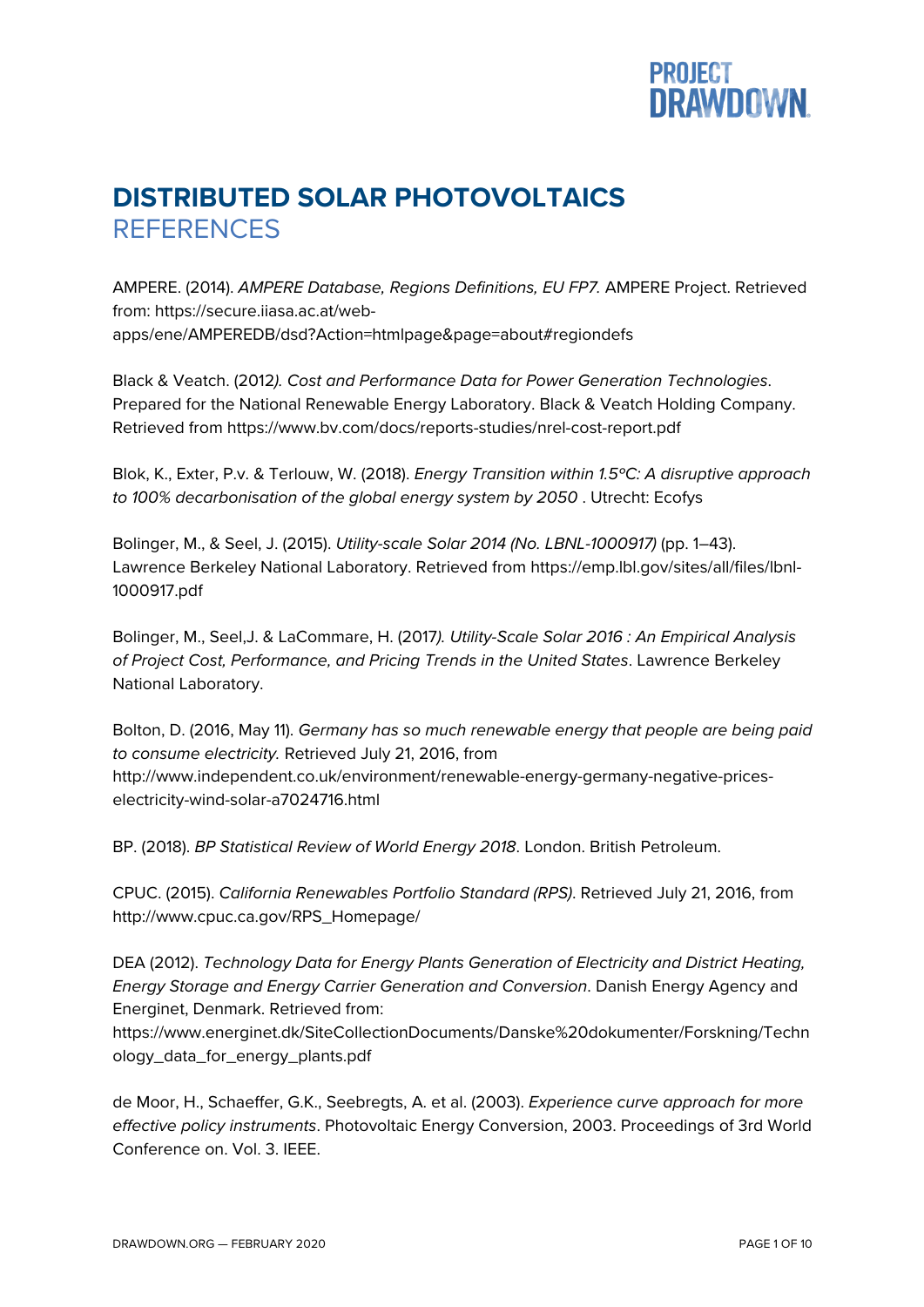Denholm, P., Clark, K., & O'Connell, M. (2016). *On the path to sunshot: emerging issues and challenges in integrating high levels of solar into the electrical generation and transmission system*. NREL (National Renewable Energy Laboratory (NREL), Golden, CO (United States)). Retrieved from http://www.osti.gov/scitech/biblio/1253978

Dominguez-Ramos, A., M. Held, R. Aldaco, M. Fischer, and A. Irabien. 2010. *Prospective CO2 emissions from energy supplying systems: Photovoltaic systems and conventional grid within Spanish frame conditions*. International Journal of Life Cycle Assessment 15(6): 557–566.

Ecofys. (2018). *Energy transition within 1.5ºC.* A disruptive approach to 100% decarbonization of the global energy system by 2050. Ecofys- A Navigant Company. Retrieved from: https://www.navigant.com/-

/media/www/site/downloads/energy/2018/navigant2018energytransitionwithin15c.pdf

Edenhofer, O., Pichs Madruga, R. & Sokona, Y., United Nations Environment Programme, World Meteorological Organization, Intergovernmental Panel on Climate Change, & Potsdam-Institut für Klimafolgenforschung (Eds.). (2012). *Renewable energy sources and climate change mitigation: special report of the Intergovernmental Panel on Climate Change*. New York: Cambridge University Press.

EIA. (2015). *Updated capital cost estimates for utility scale electricity generating plants*. Washington: U.S. Energy Information Administration Retrieved from http://www.eia.gov/forecasts/capitalcost/pdf/updated\_capcost.pdf

EIA. (2016). *Capital Cost Estimates for Utility Scale Electricity Generating Plants*. Washington: US Deptt of Energy. Retrieved from: https://www.eia.gov/analysis/studies/powerplants/capitalcost/pdf/capcost\_assumption.pdf

EIA. (2018). *International Energy Outlook 2017*. US Department of Energy. Energy Information Administration. Washington. Retrieved from : https://www.eia.gov/outlooks/ieo/pdf/0484(2017).pdf

Energy and Environmenal Economics Inc (2014). *Capital cost review of power generation technologies.* San Francisco. Retrieved from https://www.wecc.biz/Reliability/2014\_TEPPC\_Generation\_ CapCost\_Report\_E3.pdf. Energy and Environmental Economics, Inc.

Equinor. (2018). *Energy Perspectives 2018, Long-term macro and market outlook.* Equinor. Retrieved from: https://www.equinor.com/en/news/07jun2018-energy-perspectives.html

Fraunhofer (ISE). (2016). *Photovoltaics Report*. Fraunhofer. Retrieved from www.ise.fraunhofer.de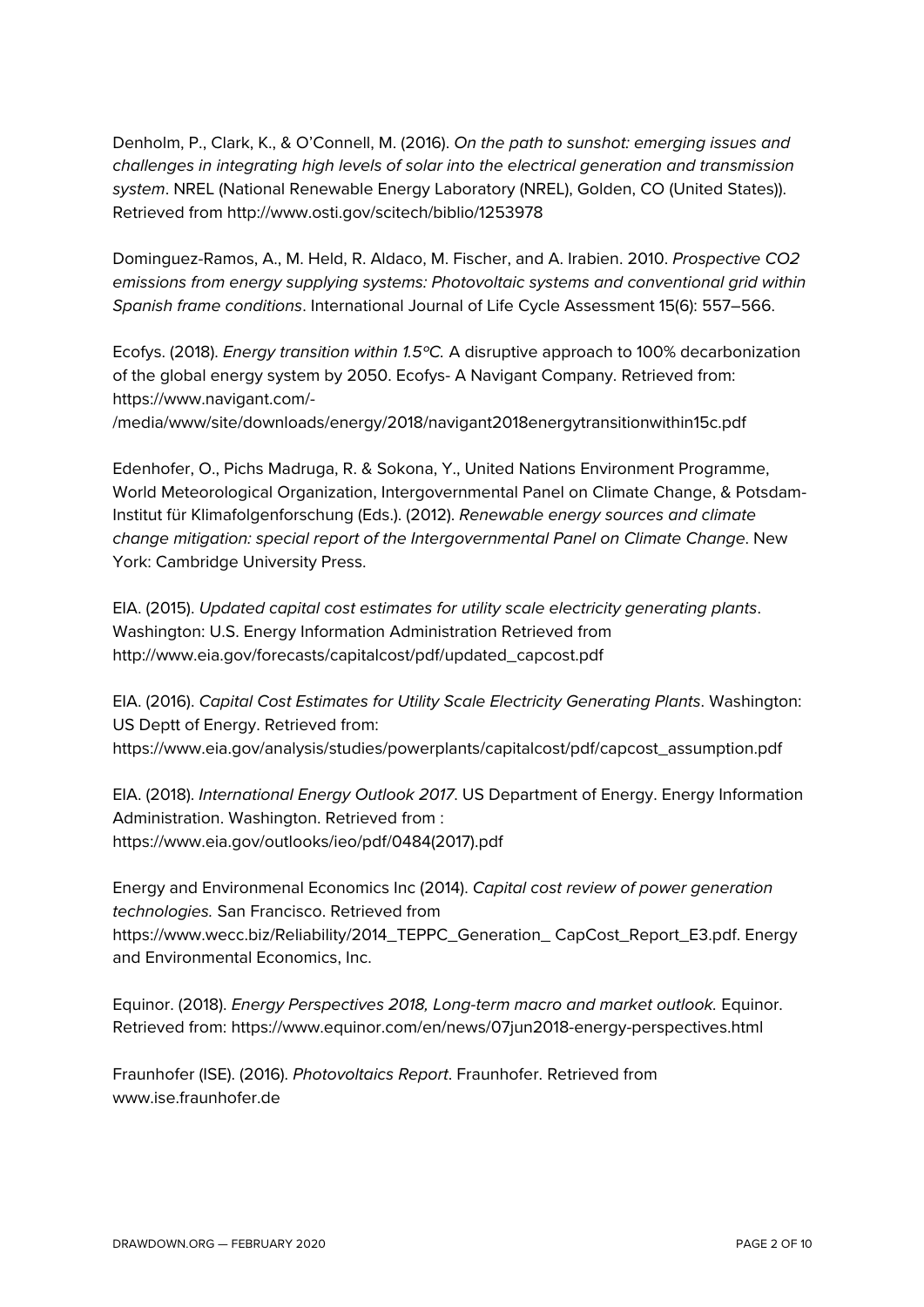Grantham Institute and Carbon Tracker (2017). Expect the Unexpected. The Disruptive Power of Low-carbon Technology. Grantham Institute- Climate Change and the Environment and Carbon Tracker Initiative. Retrieved from: https://www.imperial.ac.uk/media/imperialcollege/grantham-institute/public/publications/collaborative-publications/Expect-the-Unexpected\_CTI\_Imperial.pdf

Green, M. A., Emery, K., Hishikawa, Y., Warta, W. & Dunlop, E.D. (2014). *Solar Cell Efficiency Tables (Version 45).* Wiley Online Library. doi:https://doi.org/10.1002/pip.2573

Green, M. A., Ho-Baillie, A., & Snaith, H. J. (2014). The emergence of perovskite solar cells*. Nature Photonics, 8(7), 506–514.* http://doi.org/10.1038/nphoton.2014.134

Greenpeace. (2015). *World Energy [R]evolution, a sustainable world energy outlook.* Greenpeace. Retrieved from: http://www.greenpeace.org/international/Global/international/publications/climate/2015/Energ y-Revolution-2015-Full.pdf

GTM Research, & SEIA. (2015). *US solar market insight report: 2014 year in review*. Retrieved from http://www.seia.org/research-resources/solar-market-insight-report-2014-q4

Gunther, M. (2015). *Meteroic rise of perovskite solar cells under scrutiny over efficiencies*. Retrieved from The Royal Society of Chemistry (GB). Retrieved from: https://www.chemistryworld.com/news/meteoric-rise-of-perovskite-solar-cells-under-scrutinyover-efficiencies/8324.article

Haas, R., Lettner, G., Auer, H., & Duic, N. (2013). The looming revolution: How photovoltaics will change electricity markets in Europe fundamentally. *Energy, 57, 38–43.* http://doi.org/10.1016/

j.energy.2013.04.034

Hayward, J., Graham, P.W. (2013). A global and local endogenous experience curve model for projecting future uptake and cost of electricity generation technologies. *Energy Economics, 40, 537-548.* https://doi.org/10.1016/j.eneco.2013.08.010

Hondo, H. (2005). Life cycle GHG emission analysis of power generation systems: Japanese case. *Energy 30. 2042–2056.* https://www.sciencedirect.com/science/article/abs/pii/S0360544204003652

Hou, G., Sun, H., Jiang, Z., Pan, Z., Wang, Y., Zhang, X., Zhao, Y. & Yao, Q. (2016). Life cycle assessment of grid-connected photovoltaic power generation from crystalline silicon solar modules in China. *Applied Energy, 164, 882–890*. http://doi.org/10.1016/j.apenergy.2015.11.023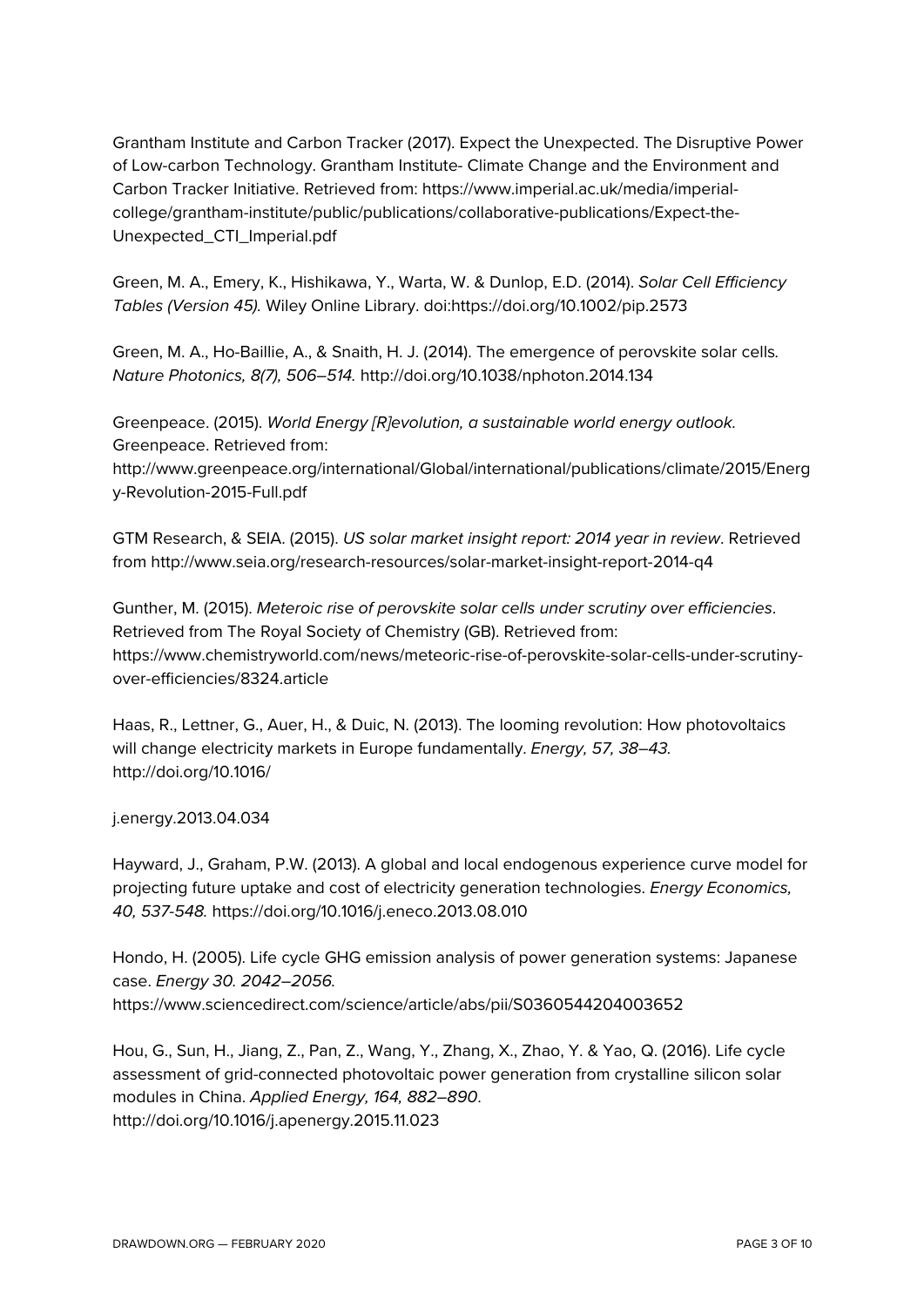Hsu, D., O'Donoughue, P., Fthenakis, V., Heath, G. A., Kim, H. C., Sawyer, P., Choi, J.K. & Turney, D. E. (2012). Life cycle greenhouse gas emissions of crystalline silicon photovoltaic electricity generation: systematic review and harmonization. Journal of Industrial *Ecology, 16, S122–S135.* http://doi.org/10.1111/j.1530-9290.2011.00439.x

IEA/NEA (2010). *Projected Costs of Generating Electricity – edition 2010.* Organisation for Economic Co-operation and Development - International Energy Agency and Nuclear Energy Agency. France. Retrieved from

http://www.worldenergyoutlook.org/media/weowebsite/energymodel/ProjectedCostsofGener atingElectricity2010.pdf

IEA and NEA (2015). *Projected Costs of Generating Electricity – edition 2015*. Organisation for Economic Co-operation and Development - International Energy Agency and Nuclear Energy Agency. France. Retrieved from https://www.oecd-nea.org/ndd/pubs/2015/7057-proj-costselectricity-2015.pdf

IEA ETSAP. (2010). *Technology brief e02 - gas-fired Power*. Paris: International Energy Agency Energy Technology Systems Analysis Programme. Retrieved from http://www.ieaetsap.org/web/e-techds/pdf/e02-gas\_fired\_power-gs-ad-gct.pdf

IEA PVPS. (2015a). *A snapshot of global PV (1992-2014).* Paris: International Energy Agency Photovoltaic Power Systems Programme.

IEA PVPS. (2015a). *A snapshot of global PV (1992-2014).* Paris: International Energy Agency Photovoltaic Power Systems Programme. Retrieved from http://www.ieapvps.org/fileadmin/dam/public/report/technical/PVPS\_report\_-\_A\_Snapshot\_of\_Global\_PV\_- \_1992-2014.pdf

IEA PVPS. (2015b). *Trends 2015 in photovoltaic applications (No. IEA-PVPS T1-27:2015).* Paris: International Energy Agency Photovoltaic Power Systems Programme. Retrieved from: http://www.iea-pvps.org/fileadmin/dam/public/report/national/IEA-PVPS\_-\_Trends\_2015\_- \_MedRes.pdf

IEA PVPS. (2016). *Snapshot of global photovoltaic markets 2015*. International Energy Agency Photovoltaic Power Systems Programme. Retrieved from http://www.ieapvps.org/fileadmin/dam/public/

report/PICS/IEA-PVPS\_-\_\_A\_Snapshot\_of\_Global\_PV\_-\_1992-2015\_-\_Final\_2\_02.pdf

IEA PVPS. (2018a). *Trends 2018 in Photovoltaic Applications*. Paris: International Energy Agency. PVPS

IEA PVPS. (2018b). *2018: Snapshot of Global Photovoltaic Markets*. Paris, France: International Energy Agency.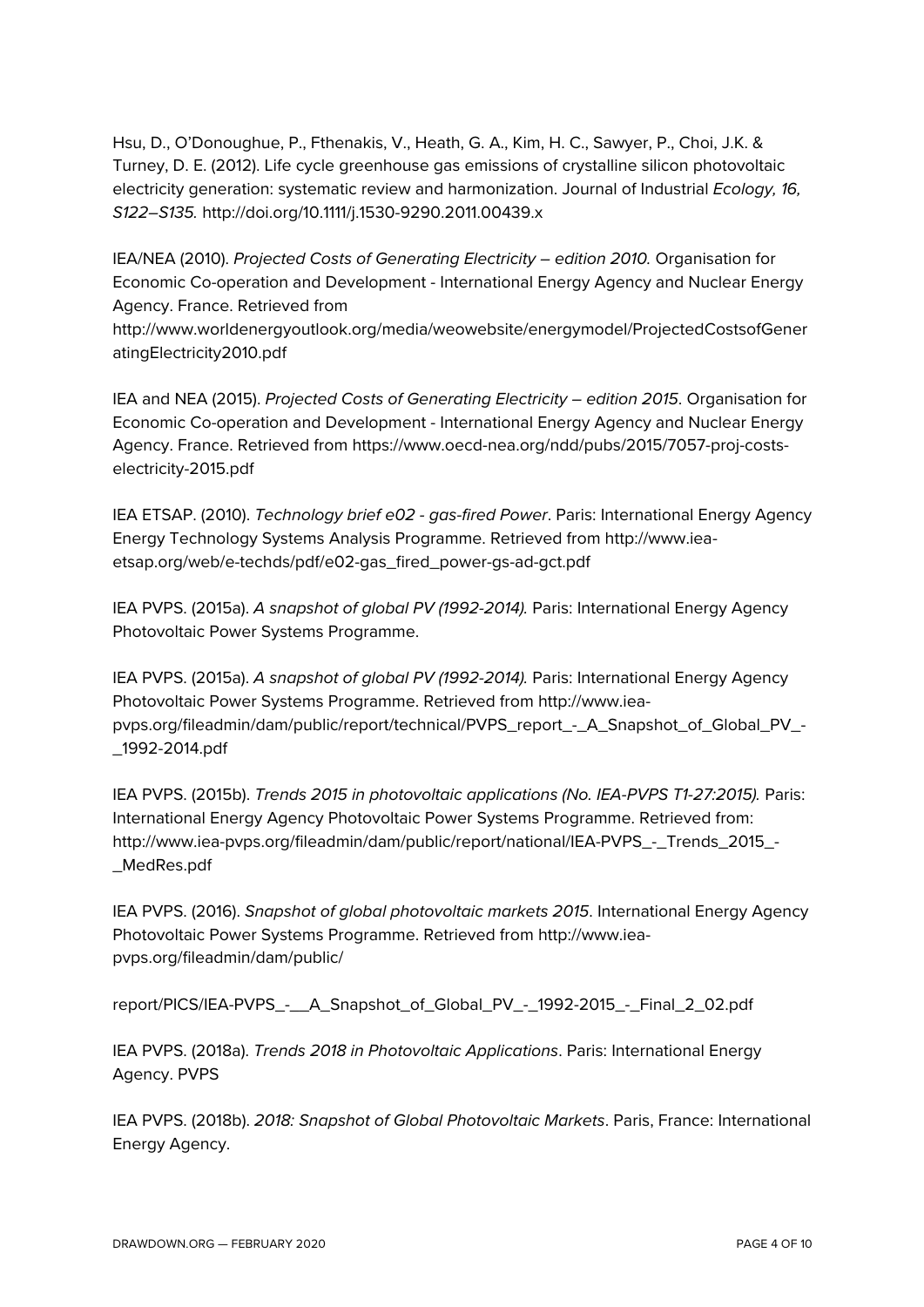IEA. (2010). *Technology roadmap: solar photovoltaic energy 2010*. Paris, France: International Energy Agency. Retrieved from https://www.iea.org/media/freepublications/technologyroadmaps/solar/

IEA. (2012). *Technology roadmap: high-efficiency, low-emissions coal-fired power generation*. Paris, France: International Energy Agency. Retrieved from http://environmentportal.in/files/file/

TechnologyRoadmapHighEfficiencyLowEmissionsCoalFiredPowerGeneration.pdf

IEA. (2014). *Projected Costs of Generating Electricity – edition 2010.* Organisation for Economic Co-operation and Development - International Energy Agency and Nuclear Energy Agency. France. Retrieved from

http://www.worldenergyoutlook.org/media/weowebsite/energymodel.

IEA. (2014a). *Technology Roadmap: Solar Photovoltaic Energy*. Retrieved from http://www.iea.org/publications/freepublications/publication/TechnologyRoadmapSolarPhotov oltaicEnergy\_2014edition.pdf.

IEA. (2014b). *Energy Technology Perspectives 2014 - Harnessing Electricity's Potential*. Paris, France: International Energy Agency. Retrieved from http://www.iea.org/etp/etp2014/

IEA. (2016). *Energy Technology Perspectives 2016 - Towards Sustainable Urban Energy Systems*. Paris, France: International Energy Agency. Retrieved from http://www.iea.org/etp/etp2016/

IEA. (2016a). *Energy Prices and Taxes* – Third quarter 2016. Quarterly Statistics. International Energy Agency.

IEA. (2016b). *Energy Technology Perspectives 2016 - Towards Sustainable Urban Energy Systems*. Paris, France. Retrieved from http://www.iea.org/etp/etp2016/

IEA. (2017). *Energy Technology Perspectives 2017 - Catalysing Energy Technology Transformations.* International Energy Agency (IEA). Retrieved from: https://www.iea.org/etp/

IEA. (2018). *World Energy Outlook 2018.* International Energy Agency (IEA). Retrieved from: https://webstore.iea.org/world-energy-outlook-2018

IEA (2019). Energy Prices and Taxes – Quarterly Statistics – First Quarter 2019. International Energy Agency. OECD/IEA, Paris.

IEEJ. (2018). *IEEJ Outlook 2019 – Energy transition and a thorny oath for 3E challenges.* The Institute of Energy Economics Japan. Available at: https://eneken.ieej.or.jp/data/8122.pdf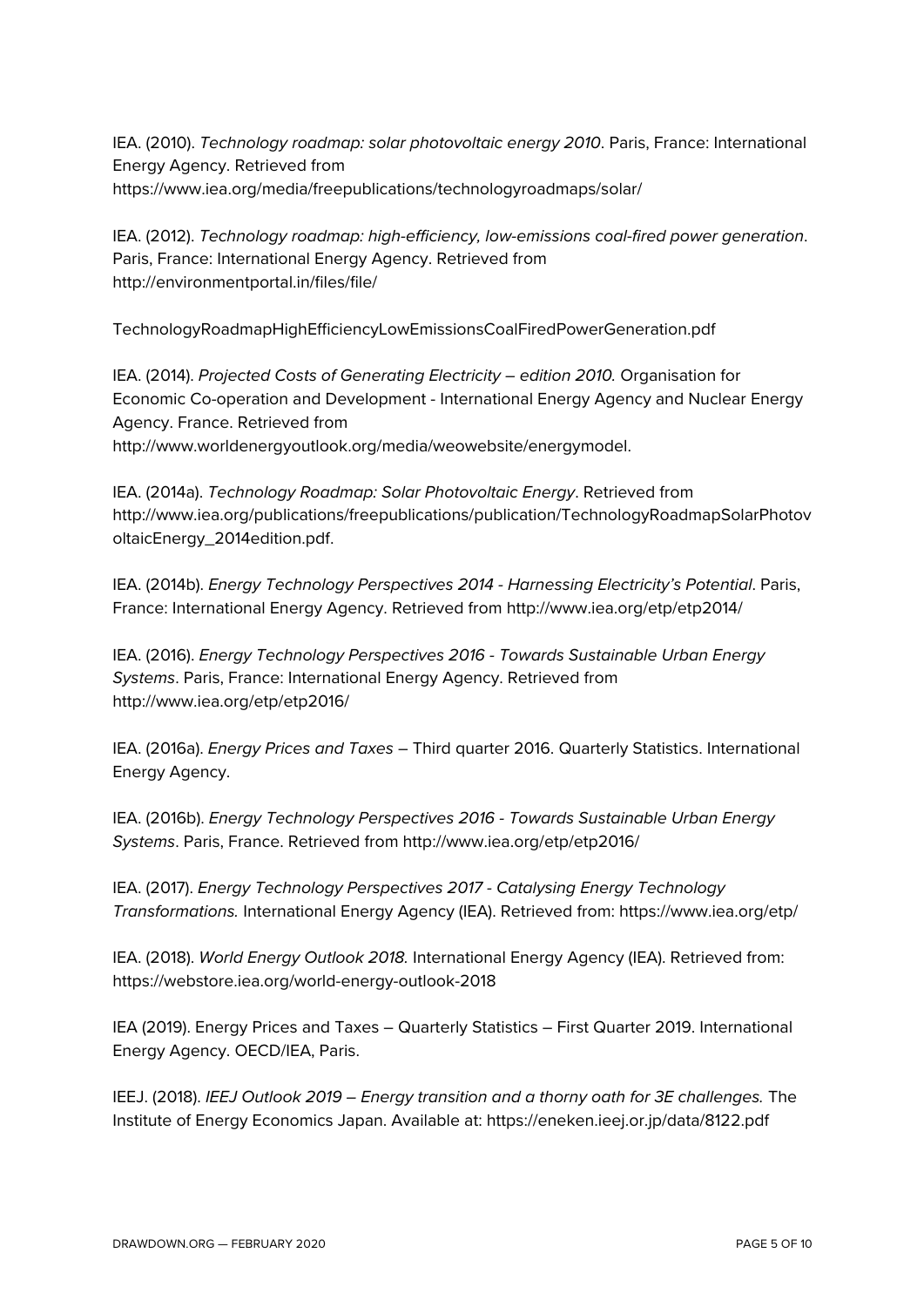IPCC. (2012). *Special report on renewable energy sources and climate change mitigation* (SRREN). New York, NY: Cambridge University Press. Retrieved from http://www.ipcc.ch/report/srren/

IPCC. (2012). *Special report on renewable energy sources and climate change mitigation (SRREN).* New York, NY: Cambridge University Press. Retrieved from http://www.ipcc.ch/report/srren/

IPCC. (2014). *Climate Change 2014: Mitigation of Climate Change. Contribution of Working Group III to the Fifth Assessment Report of the Intergovernmental Panel on Climate Change* [Edenhofer, O., R. Pichs-Madruga, Y. Sokona, E. Farahani, S. Kadner, K. Seyboth, A. Adler, I. Baum, S. Brunner, P. Eickemeier, B. Kriemann, J. Savolainen, S. Schlömer, C. von Stechow, T. Zwickel and J.C. Minx (eds.)]. Cambridge University Press, Cambridge, United Kingdom and New York, NY, USA Retrieved from: https://www.ipcc.ch/pdf/assessmentreport/ar5/wg3/ipcc\_wg3\_ar5\_full.pdf

IRENA. (2015). *Renewable Power Generation Costs in 2014*. International Renewable Energy Agency. Retrieved from http://www.irena.org/Document Downloads/Publications/IRENA\_RE\_Power\_Costs\_2014\_report.pdf

IRENA. (2016). *The Power to Change: Solar and Wind Cost Reduction Potential to 2025*. Abu Dhabi: IRENA.

IRENA. (2016a). *Renewable Energy Statistics 2016*. International Renewable Energy Agency. Retrieved from

http://www.irena.org/DocumentDownloads/Publications/IRENA\_RE\_Capacity\_Statistics\_2016. pdf

IRENA. (2017). *IRENA: Cost and Competitiveness Indicators: Rooftop Solar PV*. International Renewable Energy Agency, Abu Dhabi

IRENA. (2018). *Renewable Energy Statistics 2018*. Abu Dhabi: International Renewable Energy Agency.

IRENA. (2018b). *Renewable Power Generation Costs in 2017.* Abu Dhabi: International Renewable Energy Agency.

IRENA. (2018c). *Global Energy Transformation: A Roadmap to 2050.* International Renewable Energy Agency, Abu Dhabi. Retrieved on 15 November 2018 from https://www.irena.org/- /media/Files/IRENA/Agency/Publication/2018/Apr/IRENA\_Report\_GET\_2018.pdf.

IRENA. (2019). *Global energy transformation:* The REmap transition pathway (Background report to 2019 edition), International Renewable Energy Agency, Abu Dhabi.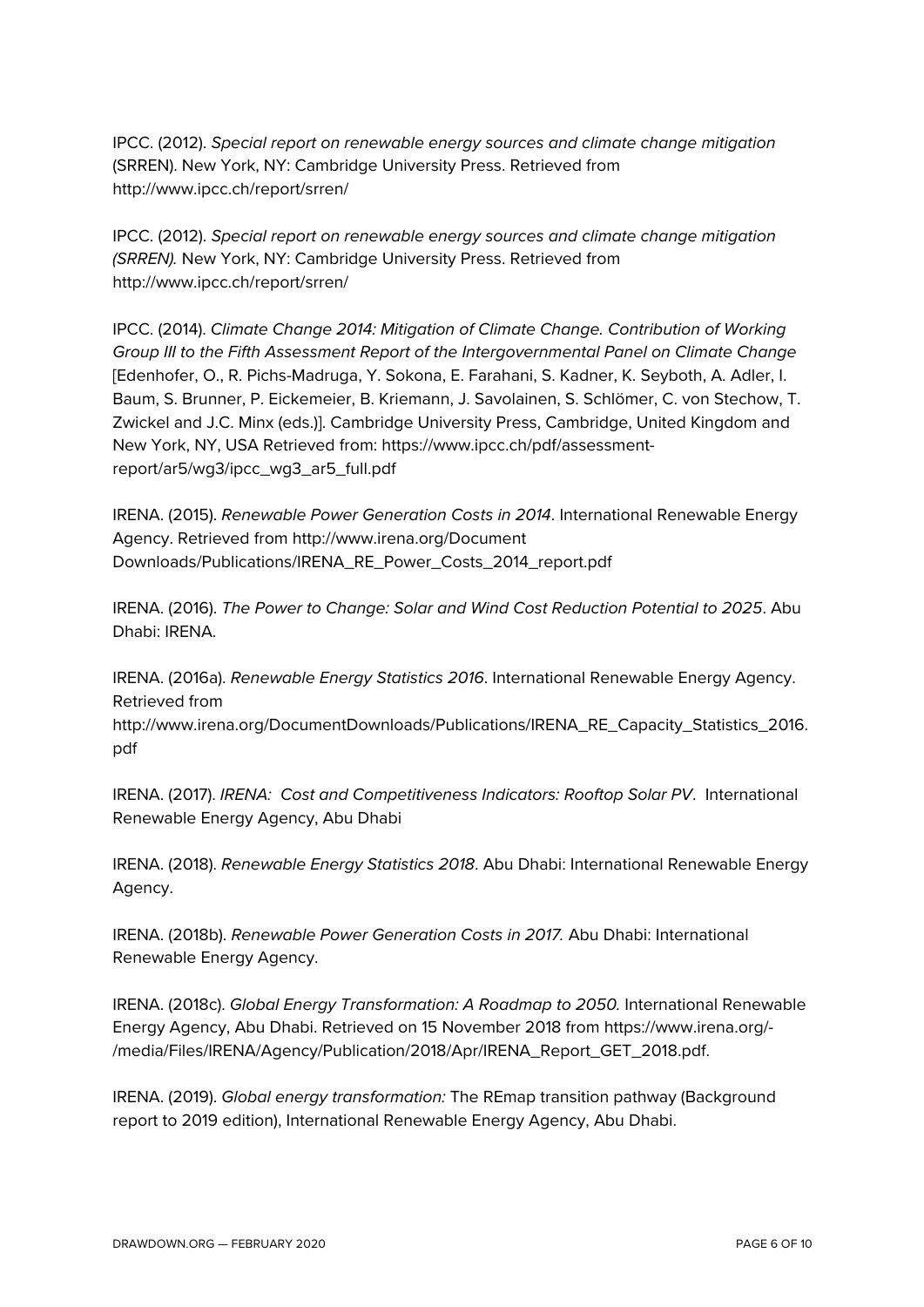ITRPV. (2015). *International technology roadmap for photovoltaic: 2014 results*. International Technology Roadmap for Photovoltaics (PV). Retrieved from http://www.itrpv.net/Reports/Downloads/

ITRPV. (2016). *International technology roadmap for photovoltaics: 2015 results* (pp. 40–41). International Technology Roadmap for Photovoltaics (PV). Retrieved from http://www.itrpv.net/Reports/

## Downloads/

Kim, H. C., Fthenakis, V., Choi, J.-K., & Turney, D. E. (2012). *Life Cycle Greenhouse Gas Emissions of Thin-film Photovoltaic Electricity Generation: Systematic Review and Harmonization*. Journal of Industrial Ecology, 16, S110–S121. http://doi.org/10.1111/j.1530- 9290.2011.00423.x.

Kriegler, E., Riahi, K., Bauer, N., Schwanitz, V. J., Petermann, N., Bosetti, V., … Edenhofer, O. (2015). *Making or breaking climate targets: The AMPERE study on staged accession scenarios for climate policy. Technological Forecasting and Social Change,* 90, 24–44. http://doi.org/10.1016/j.techfore.2013.09.021

Lazard. (2015). *Lazard's Levelized Cost of Energy Analysis – Version 9.0*. New York: Lazard. Retrieved from https://www.lazard.com/media/2390/lazards-levelized-cost-of-energy-analysis-90.pdf

Lazard. (2016). *Lazard's Levelized Cost of Energy Analysis - Version 10.0*; New York: Lazard. Retrieved from https://www.lazard.com/media/438038/levelized-cost-of-energy-v100.pdf..

Lazard. (2017). *Lazard's Levelized Cost of Energy Analysis - Version 11.0*; New York: Lazard. Retrieved from https://www.lazard.com/media/450337/lazard-levelized-cost-of-energyversion-110.pdf.

Lazard. (2018). *Lazard's Levelized Cost of Energy Analysis - Version 12.0*; New York: Lazard. Retrieved from https://www.lazard.com/media/450773/lazards-levelized-cost-of-energyversion-120-vfinal.pdf

Lo, C. (2014). *Power plant O&M : how does the industry stack up on cost?* Retrieved from: http://www.power-technology.com/features/featurepower-plant-om-how-does-the-industry

MIT. (2015). *The future of solar energy: an interdisciplinary MIT study*. Retrieved from http://energy.mit.edu/publication/future-solar-energy/

Nikolakakis, T. & Fthenakis, V. (2011). *The optimum mix of electricity from wind- and solarsources in conventional power systems: Evaluating the case for New York State*. Energy Policy, 39(11), 6972–6980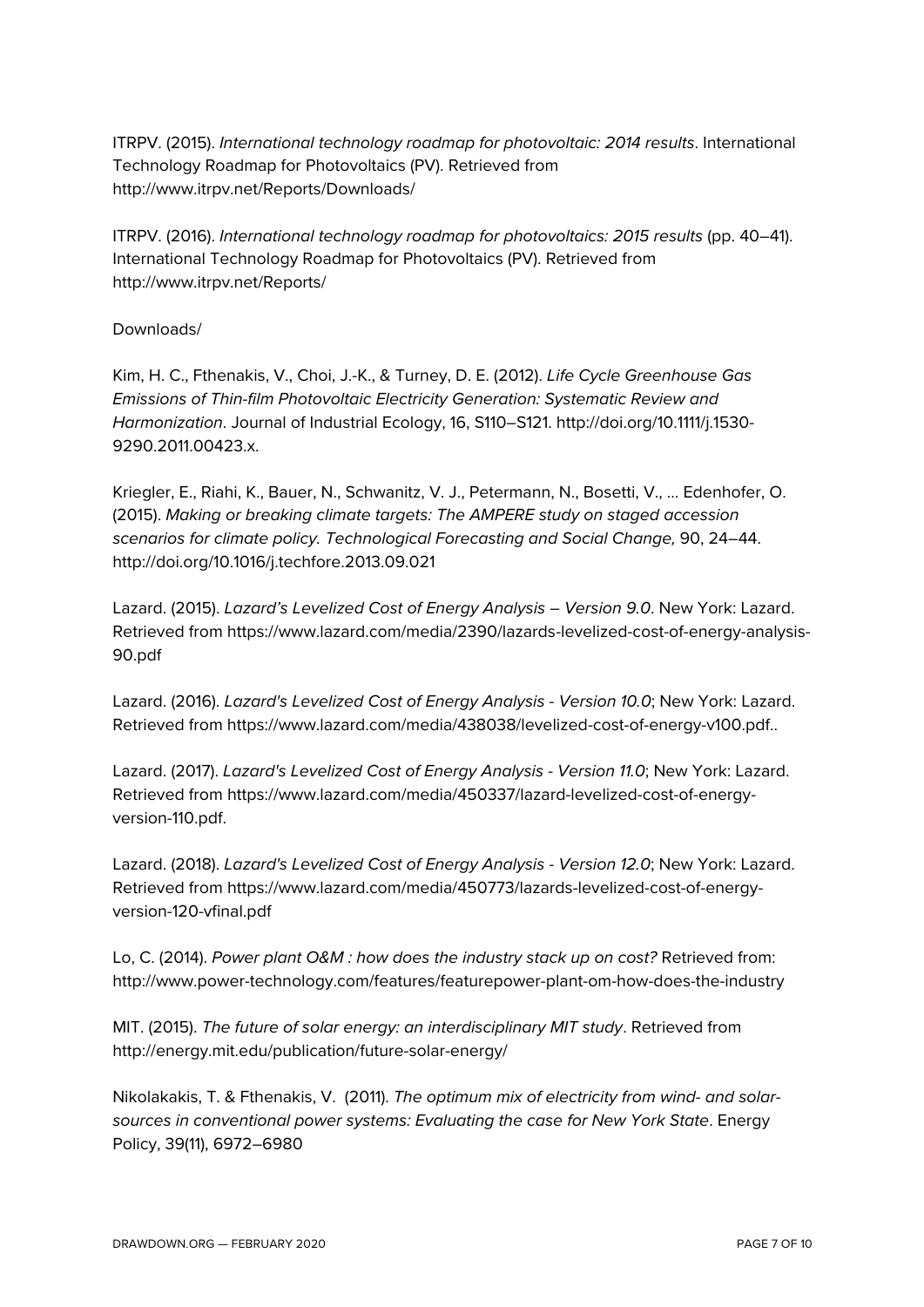NREL. (2013). *Solar energy and capacity value.* National Renewable Energy Laboratory. Retrieved from http://www.nrel.gov/docs/fy13osti/57582.pdf

NREL. (2016). *Research cell efficiency records*. National Renewable Energy Laboratory. Retrieved July 20, 2016, from http://www.nrel.gov/ncpv/

NREL. (2017). *SPV O&M Cost Model and Cost Reduction*. National Renewable Energy Laboratory.

NREL. (2017a). *NREL Report Shows Utility-Scale Solar PV System Cost Fell Nearly 30% Last Year .* National Renewable Energy Laboratory. Retrieved November 20, 2018, from https://www.nrel.gov/news/press/2017/nrel-report-utility-scale-solar-pv-system-cost-fell-lastyear.html

NREL. (2018). *Annual Technology Baseline*. National Renewable Energy Laboratory.

Perlin, J. (2004). *Silicon solar cell turns 50.* National Renewable Energy Laboratory. Golden, CO (US). Retrieved from http://www.osti.gov/scitech/biblio/15009471

PRES (2011). *Solar Photovoltaic Technology.* Pakistan Renewable Energy Society. Retrieved from http://www.pres.org.pk/2011/solar-photovoltaic-technology/

Quandl. (2016). *Coal prices and charts*. Retrieved July 31, 2016, from https://www.quandl.com/collections/markets/coal

Ram M., Bogdanov, D., Aghahosseiniu, A., Oyewo, A.S., Gulagi, A., Child, M., Fell, H.K., Breyer, C. (2017). Global Energy System based on 100% Renewable Energy – Power Sector., Study by Lappeenranta University of Technology and Energy Watch Group. Lappeenranta, Berlin, November 2017.

Ram M., Bogdanov D., Aghahosseini A., Gulagi A., Oyewo A.S., Child M., Caldera U., Sadovskaia K., Farfan J., Barbosa LSNS., Fasihi M., Khalili S., Dalheimer B.,Gruber G., Traber T., De Caluwe F., Fell H.-J., Breyer C. (2019). *Global Energy System based on 100% Renewable Energy –Power, Heat, Transport and Desalination Sectors.* Study by Lappeenranta University of Technology and Energy Watch Group, Lappeenranta, Berlin, March 2019. Retrieved from: http://energywatchgroup.org/wpcontent/uploads/EWG\_LUT\_100RE\_All\_Sectors\_Global\_Report\_2019.pdf

Raugei, M., Fullana-i-Palmer, P., & Fthenakis, V. (2012). The energy return on energy investment (EROI) of photovoltaics: Methodology and comparisons with fossil fuel life cycles. *Energy Policy, 45, 576–582.* http://doi.org/10.1016/j.enpol.2012.03.008

REN21. (2015). *Renewables 2015: Global status report.* Paris: REN21 Secretariat. Retrieved from http://www.ren21.net/wp-content/uploads/2015/07/REN12- GSR2015\_Onlinebook\_low1.pdf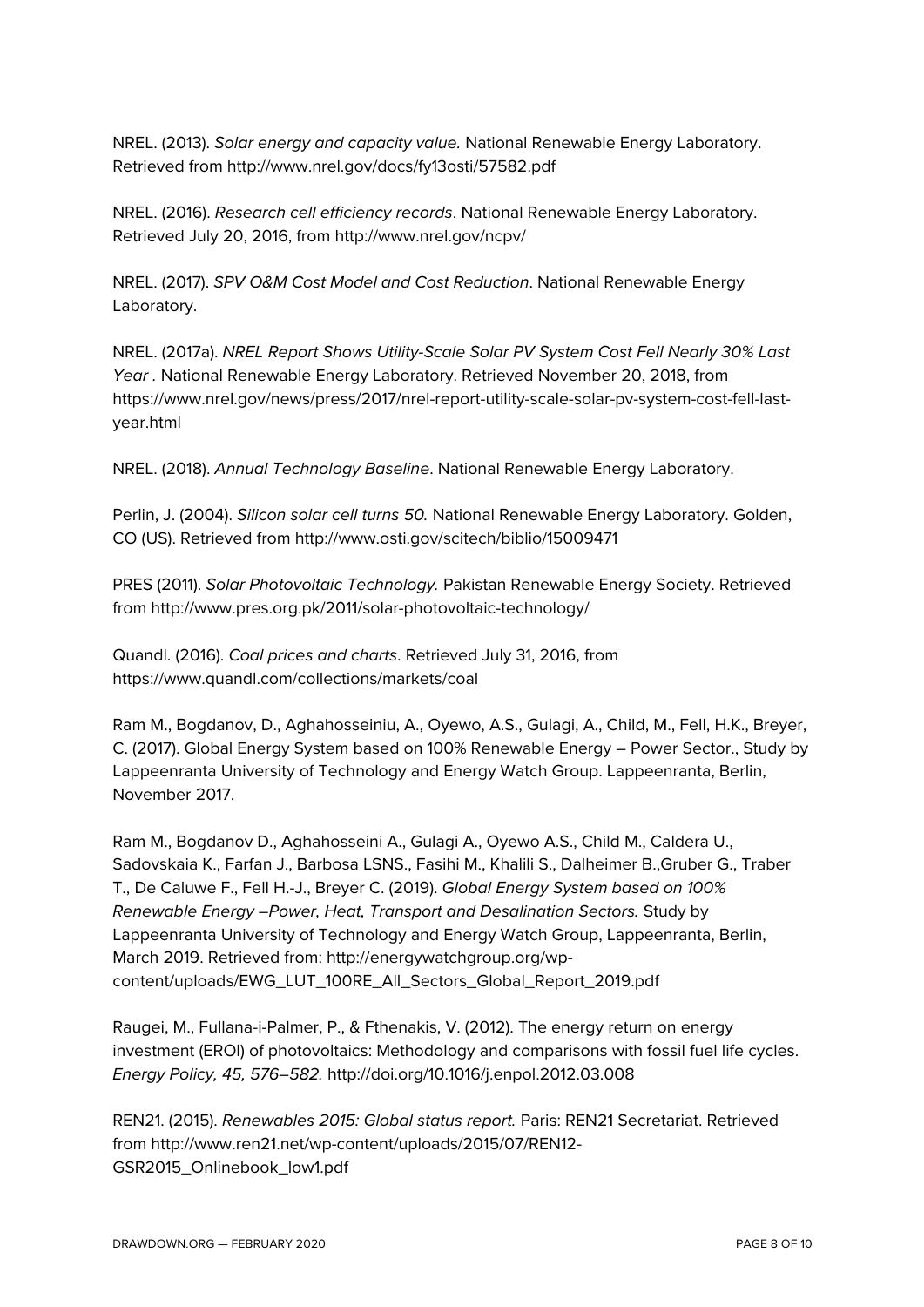REN21. (2016). *Renewables 2016: Global status report.* Paris: REN21 Secretariat. Retrieved from http://www.ren21.net/wp-content/uploads/2016/06/GSR\_2016\_Full\_Report\_REN21.pdf

REN21. (2018). *Renewables 2018 : Global Status Report.* Paris: REN21

Schmidt T. S., R. Born, and M. Schneider (2012). Assessing the costs of photovoltaic and wind power in six developing countries. *Nature Climate Change 2, 548 – 553.*

Seel, J., Barbose, G., & Wiser, R. (2013*). Why are residential PV prices in Germany so much lower than in the United States. A Scoping Analysis Note for the February*. Retrieved from http://energy.gov/sites/prod/files/2014/01/f6/sunshot\_webinar\_20130226.pdf

Shell. (2018). *Shell Scenarios – Sky: Meeting the Goals of the Paris Agreement*. Retrieved from www.shell.com/skyscenario

SolarGIS. (n.d.). *Maps of Global horizontal irradiation (GHI).* Retrieved August 8, 2015, from http://solargis.info/doc/free-solar-radiation-maps-GHI

SolarPower Europe. (2015). *Global Market Outlook for Solar Power 2015-2019*. SolarPower Europe. Retrieved from http://resources.solarbusinesshub.com/images/reports/104.pdf

Sussams, L. L. (2017). *Expect the Unexpected : the Disruptive Power of Low-carbon Technology*. London: Carbon Tracker Initiative

Tsao, J., Lewis, N., & Crabtree, G. (2006). *Solar FAQs. US Department of Energy, Office of Basic Energy Science*. Retrieved from http://rogachev.dyndns-athome.com:8080/Copy/Engineering/Solar%20FAQs.pdf

U.S. Department of Energy. (2012). *Analysis of PV and CSP Growth in the SunShot Scenario*. In SunShot Vision Study 2012. Washington, DC

US Energy Information Administration. (2015). *Updated capital cost estimates for utility scale electricity generating plants.* Washington: U.S. Energy Information Administration Retrieved from http://www.eia.gov/forecasts/capitalcost/

US Energy Information Administration. (2018a). *Annual Energy Outlook 2018*. Washington: US Energy Information Administration

US Energy Information Administration. (2018b). US Energy Information Administration : Independent Statistics and Analysis. Retrieved from *Frequently Asked Questions: General Energy:* https://www.eia.gov/tools/faqs/